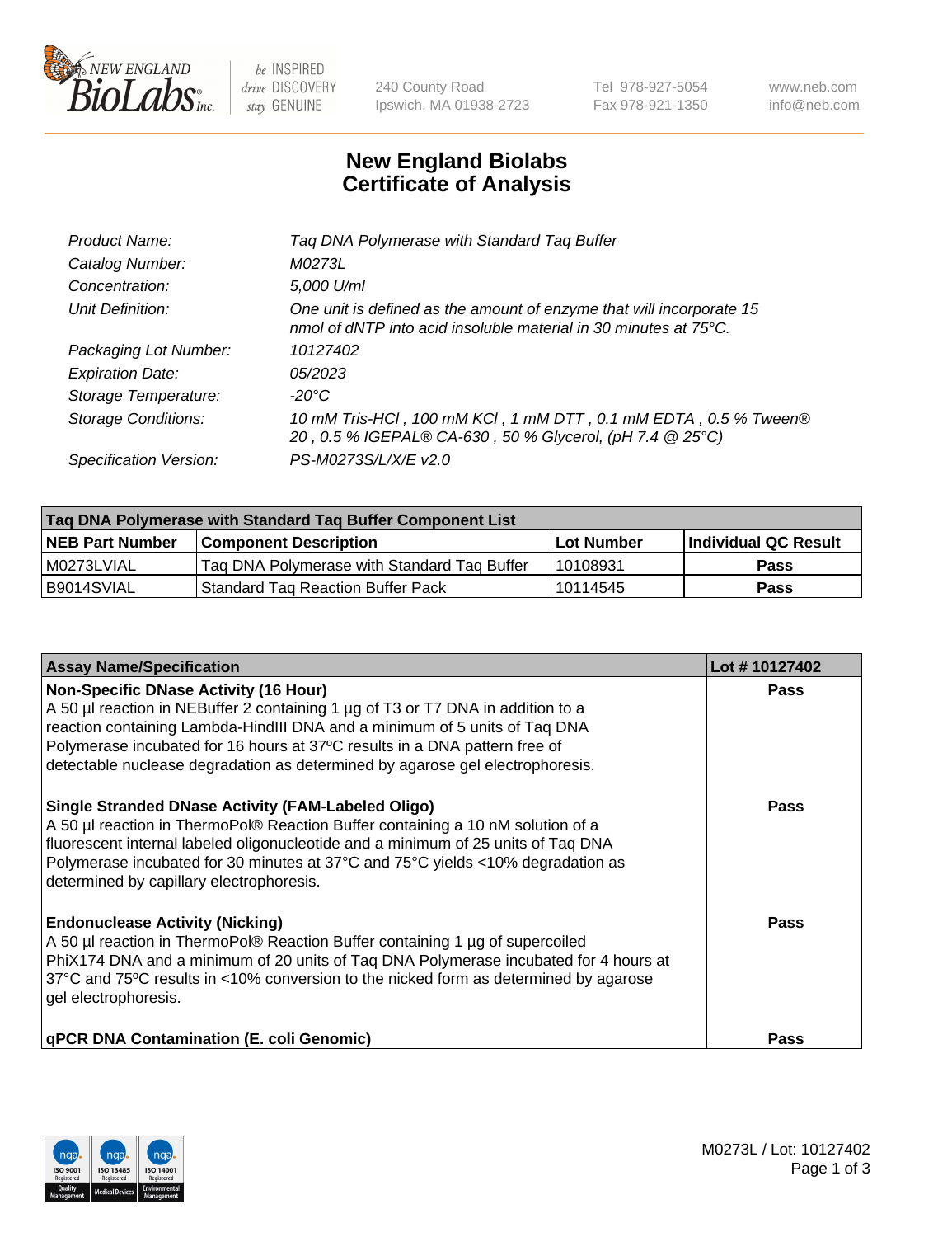

be INSPIRED drive DISCOVERY stay GENUINE

240 County Road Ipswich, MA 01938-2723 Tel 978-927-5054 Fax 978-921-1350

www.neb.com info@neb.com

| <b>Assay Name/Specification</b>                                                                                                                                                                                                                                                                                                                                   | Lot #10127402 |
|-------------------------------------------------------------------------------------------------------------------------------------------------------------------------------------------------------------------------------------------------------------------------------------------------------------------------------------------------------------------|---------------|
| A minimum of 5 units of Taq DNA Polymerase is screened for the presence of E. coli<br>genomic DNA using SYBR® Green qPCR with primers specific for the E. coli 16S rRNA<br>locus. Results are quantified using a standard curve generated from purified E. coli<br>genomic DNA. The measured level of E. coli genomic DNA contamination is ≤ 1 E. coli<br>genome. |               |
| <b>RNase Activity (Extended Digestion)</b><br>A 10 µl reaction in NEBuffer 4 containing 40 ng of a 300 base single-stranded RNA<br>and a minimum of 1 µl of Taq DNA Polymerase is incubated at 37°C. After incubation<br>for 16 hours, >90% of the substrate RNA remains intact as determined by gel<br>electrophoresis using fluorescent detection.              | Pass          |
| <b>Phosphatase Activity (pNPP)</b><br>A 200 µl reaction in 1M Diethanolamine, pH 9.8, 0.5 mM MgCl2 containing 2.5 mM<br>p-Nitrophenyl Phosphate (pNPP) and a minimum of 100 units Taq DNA Polymerase<br>incubated for 4 hours at 37°C yields <0.0001 unit of alkaline phosphatase activity<br>as determined by spectrophotometric analysis.                       | Pass          |
| <b>Protein Purity Assay (SDS-PAGE)</b><br>Taq DNA Polymerase is ≥ 99% pure as determined by SDS-PAGE analysis using Coomassie<br>Blue detection.                                                                                                                                                                                                                  | Pass          |
| PCR Amplification (5.0 kb Lambda DNA)<br>A 50 µl reaction in Standard Taq Reaction Buffer in the presence of 200 µM dNTPs and<br>0.2 µM primers containing 5 ng Lambda DNA with 1.25 units of Taq DNA Polymerase for<br>25 cycles of PCR amplification results in the expected 5.0 kb product.                                                                    | <b>Pass</b>   |

This product has been tested and shown to be in compliance with all specifications.

One or more products referenced in this document may be covered by a 3rd-party trademark. Please visit <www.neb.com/trademarks>for additional information.